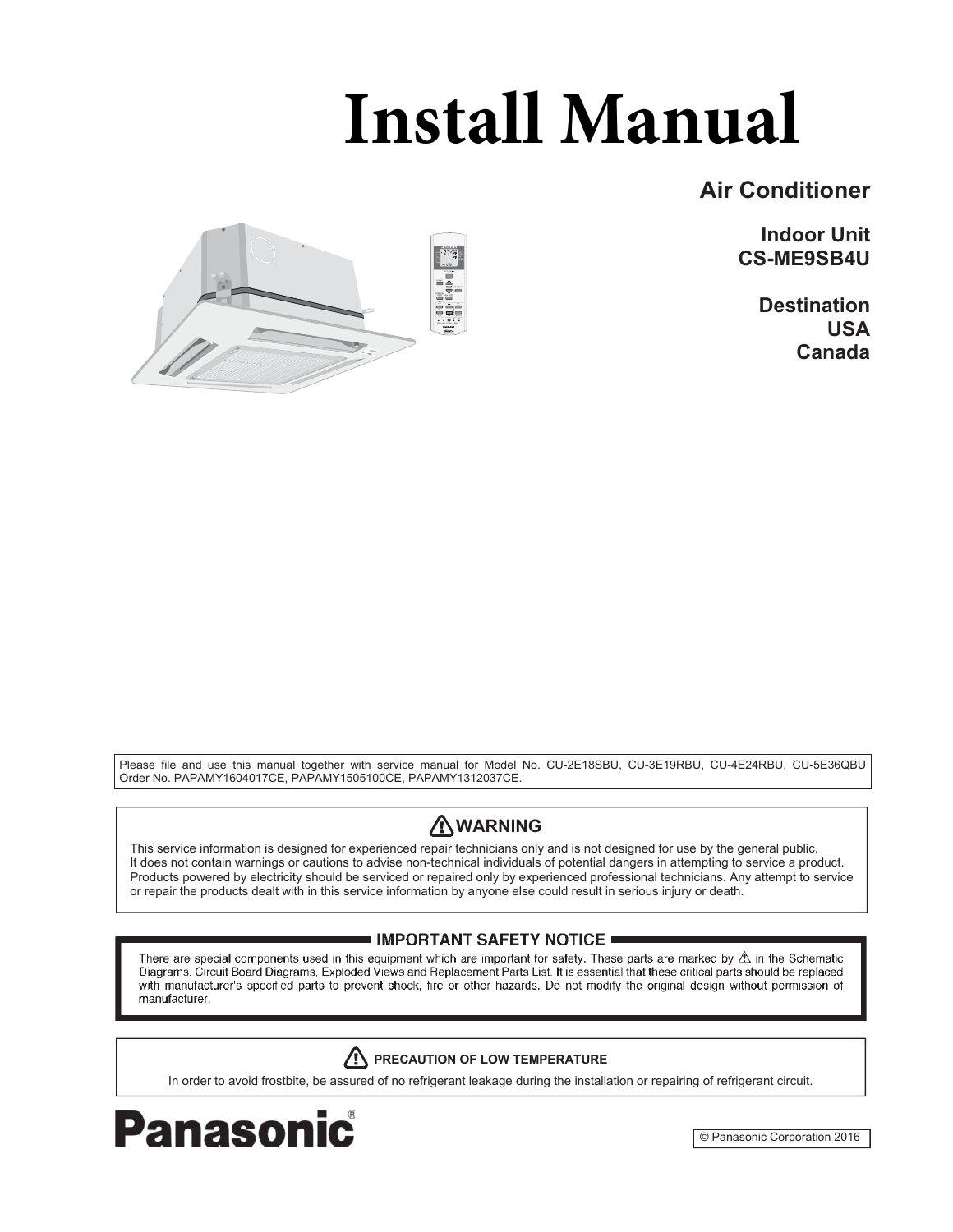# **11. Installation Instruction**

# *11.1 Attached Accessories*

| Name                               |                   |                |                   | Q'ty   |
|------------------------------------|-------------------|----------------|-------------------|--------|
| Drain hose with a clip             |                   |                |                   | 1      |
| <b>Heat Insulator</b>              |                   |                |                   | 2      |
| Band                               |                   |                |                   | 4      |
| Flat washer for M10                |                   |                |                   | 8      |
| Screw M5                           |                   |                | 4                 |        |
| <b>Remote Control</b>              |                   |                | 1                 |        |
| Remote control holder              |                   |                |                   | 1      |
| Remote control holder fixing screw |                   | $\frac{1}{2}$  |                   | 2      |
| Battery                            |                   | ⊚⊕<br>$\Theta$ |                   | 2      |
|                                    | Piping size       |                |                   |        |
| Applicable piping kit              | Gas               |                |                   | Liquid |
| CZ-3F5, 7BP                        | $3/8$ " (9.52 mm) |                | $1/4$ " (6.35 mm) |        |
| CZ-4F5, 7, 10BP                    | $1/2$ " (12.7 mm) |                | $1/4$ " (6.35 mm) |        |



# *11.2 Indoor Unit*

# **11.2.1 Selecting the Location for the Indoor Unit**

Provide a check port on the piping side ceiling for repair and maintenance.

- Install the indoor unit once the following conditions are satisfied and after receiving the customer approval. 1 The indoor unit must be within a maintenance space.
	-
	- 2 The indoor unit must be free from any obstacles in path of the air inlet and outlet, and must allow spreading of air throughout the room.
	- 3 Mount with the lowest moving parts at least 8 ft (2.4 m) above floor or grade level.



\* If the height from the floor to ceiling exceeds three meters, air flow distribution deteriorates and the effect is decreased.

| A WARNING                                                                                           |
|-----------------------------------------------------------------------------------------------------|
| The installation position must be able to support a load four times the indoor unit weight.         |
| The indoor unit must be away from heat and steam sources, but avoid installing it near an entrance. |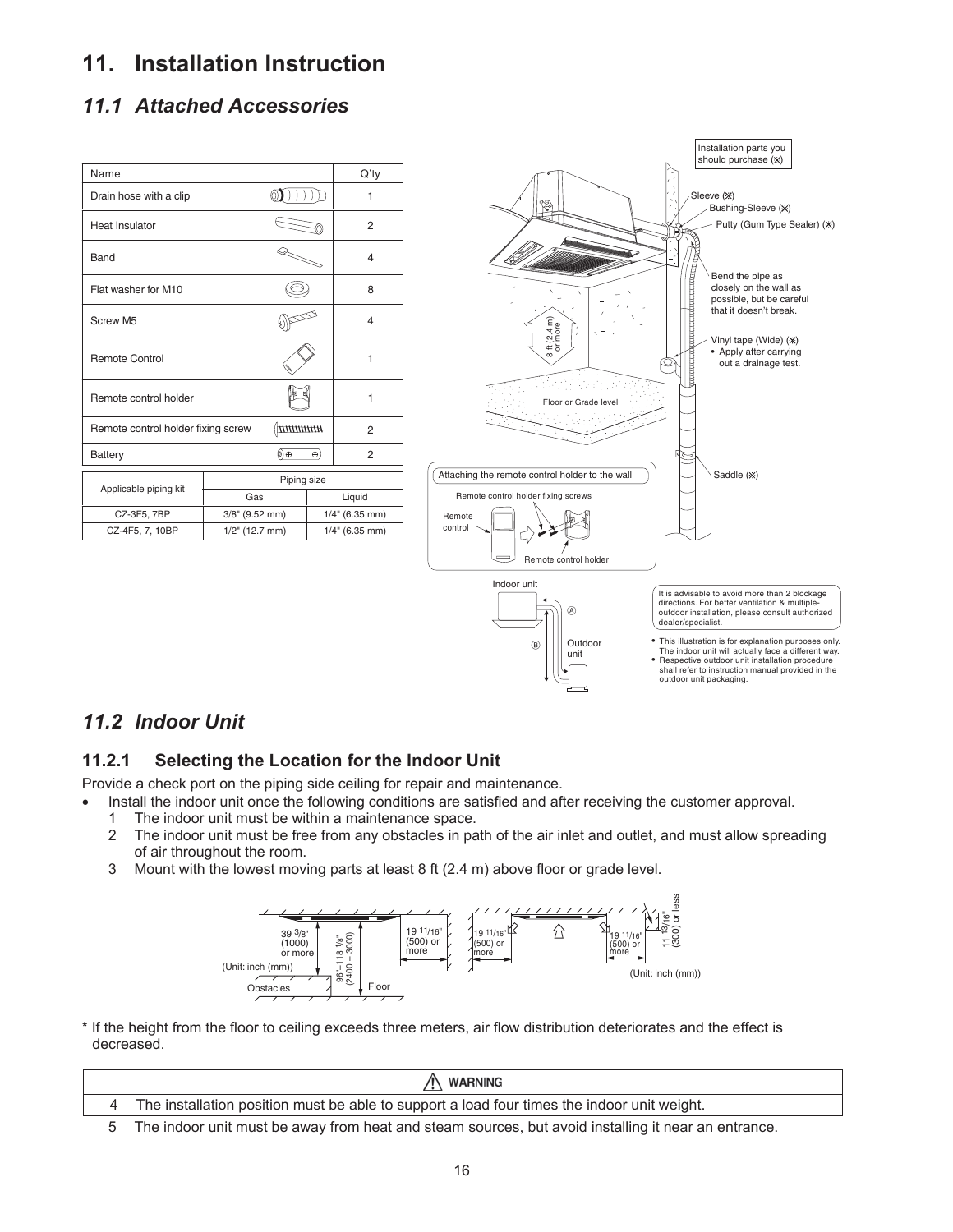- 6 The indoor unit must allow easy draining.
- 7 The indoor unit must allow easy connection to the outdoor unit.
- 8 Place the indoor unit according to the height from the ceiling shown in the illustration below.
- 9 The indoor unit must be from at least 9.8 ft (3 m) away from any noise-generating equipment. The electrical wiring must be shielded with a steel conduit.
- 10 If the power supply is subject to noise generation, add a suppressor.
- 11 Do not install the indoor unit in a laundry. Electric shocks may result.

**Note**  $\bullet$  Thoroughly study the following installation locations

1 In such places as restaurants and kitchens, considerable amount of oil steam and flour adhere to the turbo fan, the fin of the heat exchanger and the drain pump, resulting in heat exchange reduction, spraying, dispersing of water drops, drain pump malfunction, etc.

In these cases, take the following actions:

- o Make sure that the ventilation fan for smoke-collecting hood on a cooking table has sufficient capacity so that it draws oily steam which should not flow into the suction of the air conditioner.
- o Make enough distance from the cooking room to install the air conditioner in such place where it may not suck in oily steam.



- 2 Avoid installing the air conditioner in such circumstances where cutting oil mist or iron powder exist especially in factories, etc.
- 3 Avoid places where inflammable gas is generated, flows-in, contaminated, or leaked.
- 4 Avoid places where sulphurous acid gas or corrosive gas can be generated.
- 5 Avoid places near high frequency generators.

## **11.2.2 Installation of Indoor Unit**

This air conditioner uses a drain up motor. Horizontally install the unit using a level gauge.

CEILING OPENING DIMENSIONS AND HANGING BOLT LOCATION

The paper model for installation expand or shrink according to temperature and humidity. Check on dimensions before using it.

|  | <b>Caution</b> During the installation, care must be taken not to damage electric wires. |
|--|------------------------------------------------------------------------------------------|
|  |                                                                                          |

- The dimensions of the paper model for installation are the same as those of the ceiling opening dimensions.
- Be sure to discuss the ceiling drilling work with the workers concerned.

| Model Name | Height in the ceiling   |
|------------|-------------------------|
| $MF9***$   | 11" (280 mm) or<br>more |
|            |                         |

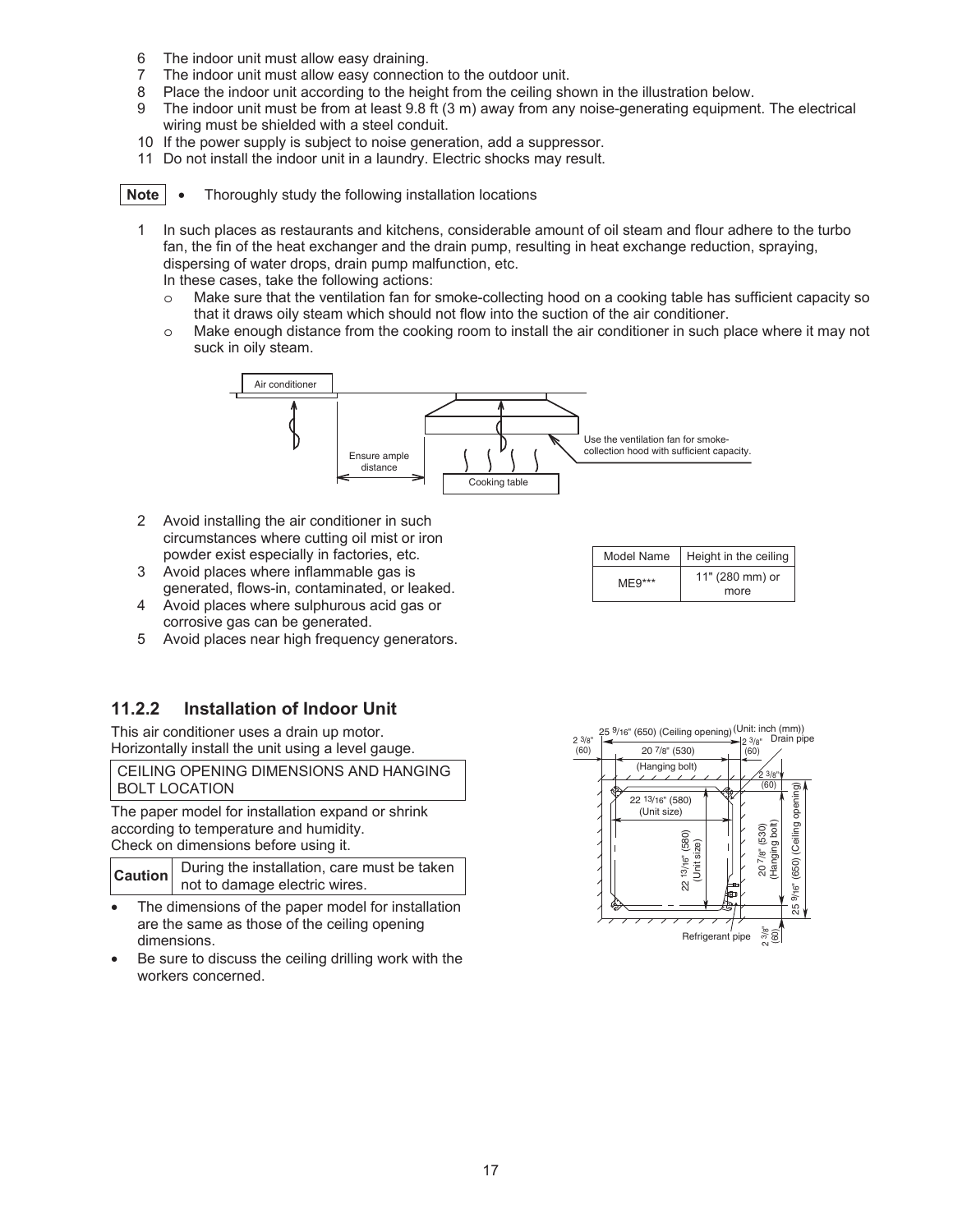#### POSITIONS OF AIR CONDITIONER BODY AND CEILING SURFACE



## **11.2.3 Refrigerant Piping**

Refrigerant is charged to the outdoor unit. For details, see the manual for installation work of outdoor unit. (Additional charging, etc.)

- 1 Brazing for piping.
	- a. Execute brazing before tightening the flare nut.
	- b. Brazing must be executed while blowing nitrogen gas. (This prevents generation of oxidized scale in copper pipe.)
- 2 When there is a lot of brazings for long piping, install a strainer midway of the piping. (The strainer is locally supplied.)
- 3 Use clean copper pipe with inner wall surface free from mist and dust. Blow nitrogen gas or air to blow off dust in the pipe before connection.
- 4 Form the piping according to its routing. Avoid bending and bending back the same piping point more than three times. (This will result in hardening of the pipe).
- 5 After deforming the pipe, align centers of the union fitting of the indoor unit and the piping, and tighten them firmly with wrenches.
- 6 Connect pipe to the service valve or ball valve which is located below the outdoor unit.
- 7 After completed the piping connection, be sure to check if there is gas leakage in indoor and outdoor connection.

#### **Vacuum drying**

After completing the piping connection, execute vacuum drying for the connecting piping and the indoor unit. The vacuum drying must be carried out by using the service ports of both the liquid and gas side valves.

**CAUTION** Use two wrenches and tighten with regular torque.

| Do not overtighten, overtightening may cause gas leakage. |                                    |  |
|-----------------------------------------------------------|------------------------------------|--|
| Piping size                                               | Torque                             |  |
| $1/4"$ (6.35 mm)                                          | 13.3 lbf•ft [18 N•m (1.8 kgf•m)]   |  |
| $3/8"$ (9.52 mm)                                          | 31.0 lbf.ft [42 N.m (4.3 kgf.m)]   |  |
| $1/2"$ (12.7 mm)                                          | 40.6 lbf•ft [55 N•m (5.6 kgf•m)]   |  |
| 5/8" (15.88 mm)                                           | 47.9 lbf.ft [65 N.m (6.6 kgf.m)]   |  |
| $3/4"$ (19.05 mm)                                         | 73.8 lbf*ft [100 N*m (10.2 kgf*m)] |  |



• Confirm the red mark of the union (thin side) is always at lower direction after connecting piping.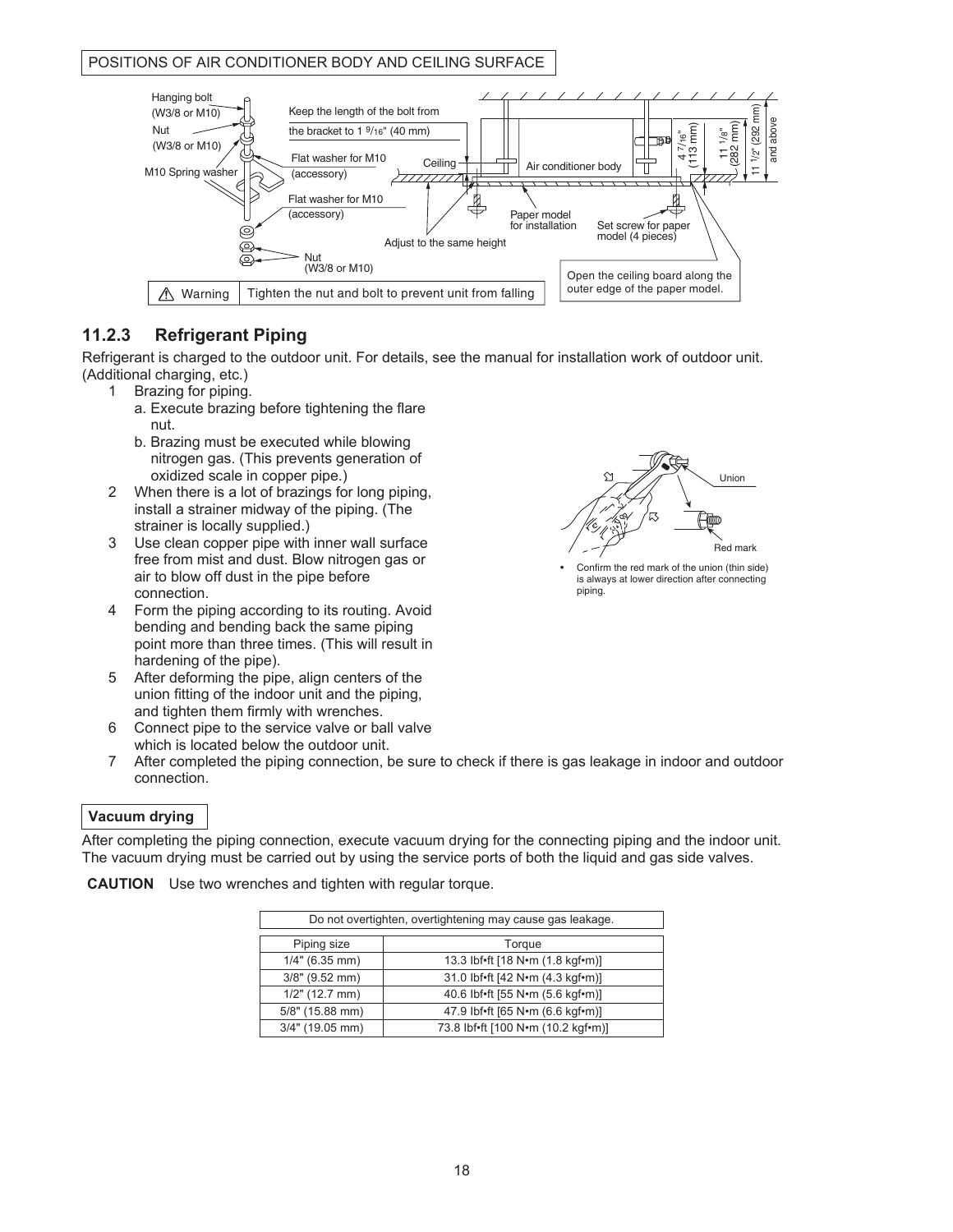# **11.2.4 Indoor Unit Drain Piping**

- During drain piping connection, be careful not to exert extra force on the drain port at the indoor unit.
- The outside diameter of the drain connection at the indoor unit is 1-1/4" (32 mm). Piping material: Polyvinyl chloride pipe VP-25 and pipe fittings.
- Be sure to perform heat insulation on the drain piping. Heat insulation material: Polyethylene foam with thickness more than 5/16" (8 mm) (local supply).
- Drain piping must have down-slope (1/50 to 1/100); be sure not to provide up-and-down slope to prevent reversal flow.
- Be sure to check no air trap on drain hose and to ensure smooth water flow and no abnormal sound.





 The height of drain may be possible up to 29-1/2" (750 mm).



 When drain set piping, install as shown in the figure below.



**Drain Test** The air conditioner uses a drain up motor to drain water. Use the following procedure to test the drain up motor operation.

- Connect the main drain pipe to exterior and leave it provisionally until the test comes to an end.
- Feed water to the flexible drain hose and check the piping for leakage.
- Be sure to check the drain up motor for normal operating and noise when electric wiring is complete.
- When the test is complete, connect the flexible drain hose to the drain port.
- Pour about 600-700cc of water in the drain pan of the indoor unit. (Pour from the position specified in the drawing by using a water supply bottle or other suitable tool.)
- Press the drain pump test run on PCB to start the drain motor, and verify water drainage. (The drain motor will automatically stop after operating for about five minutes.)

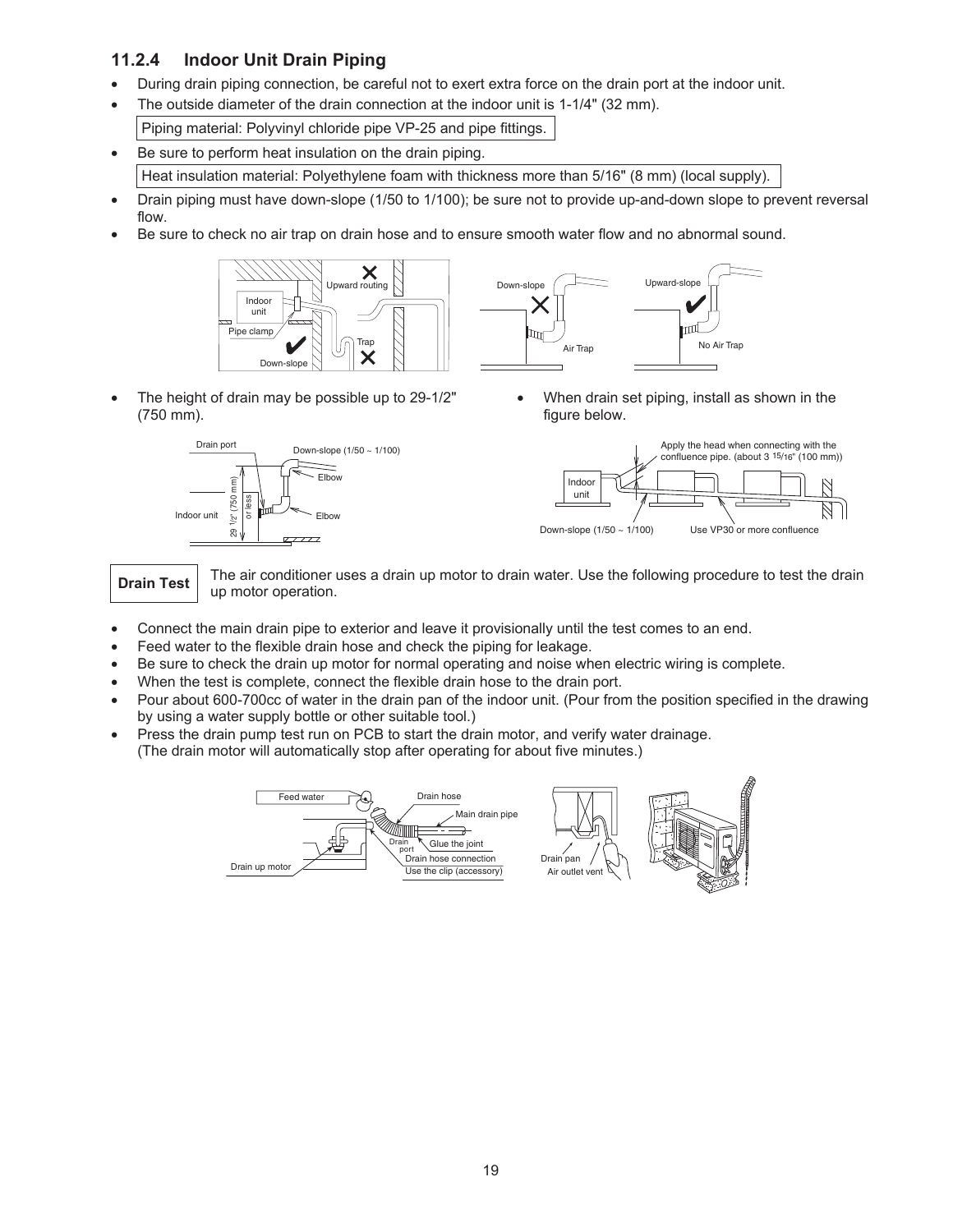## **11.2.5 Heat Insulation**

Be sure to perform heat insulation on the drain, liquid and gas piping. Imperfection in heat insulation  $\wedge$  caution work leads to water leakage.

1 Use the heat insulation material for the refrigerant piping which has an excellent heat-resistance (over 248°F  $(120^{\circ}C)$ ).



2 Precautions in high humidity circumstance.

This air conditioner has been tested according to the "JIS Standard Conditions with Mist" and have been confirmed that there are no faults. However, if it is operated for a long time in high humid atmosphere (dew point temperature: more than 73.4°F (23°C)), water drops are liable to fall. In this case, add heat insulation material according to the following procedure:

- o Heat insulation material to be prepared… Adiabatic glass wool with thickness 3/8" to 1 3/16" (10 to 20 mm).
- o Stick glass wool on all air conditioners that are located in ceiling atmosphere.
- o In addition to the normal heat insulation (thickness: more than 5/16" (8 mm) for refrigerant piping (gas piping: thick piping) and drain piping, add a further of 3/8" (10 mm) to 1 3/16" (30 mm) thickness material.

#### **Wall seal**

- When the outdoor unit is installed on a higher position than the indoor unit, install the trap so as not to instill rain water into the wall by transmitting in piping.
- Stuff the space among piping, the electric wire, and- the drain hose with "Putty" and seal the penetration wall hole. Make sure that rain water do not instill into the wall.



 $*$  Put the incision at the trap part of the heat insulator (for water drain)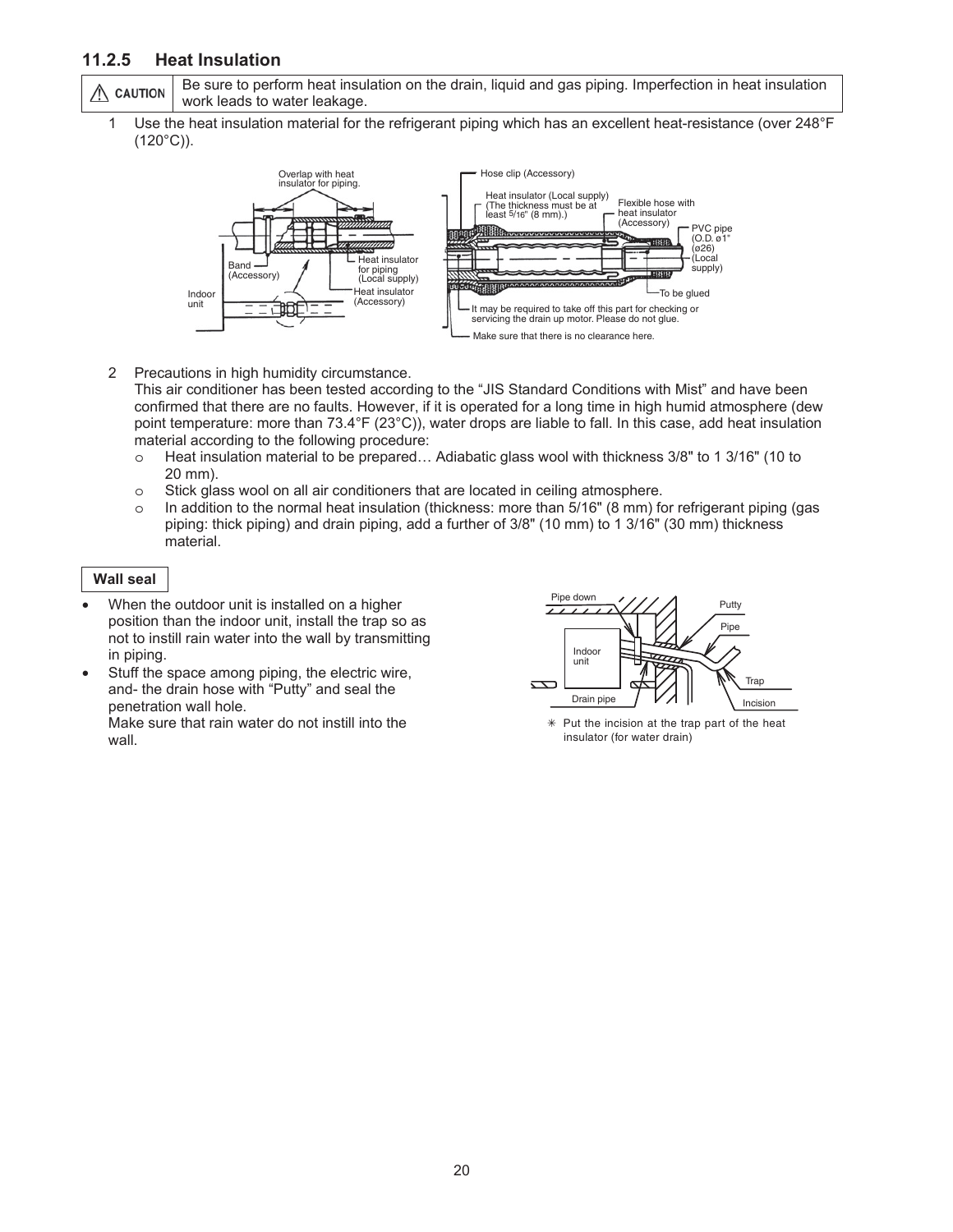# **11.2.6 Connect the Cable to the Indoor**

- Open the control board cover by removing 2 pcs of screw.
- Unscrew and open the conduit cover upper case. Remove the plug and fix the conduit connector to conduit cover with lock nut.
- Connecting wire between indoor unit and outdoor unit should be UL listed or CSA approved 4 conductor UL listed or CSA approved 4 conductor wires minimum AWG16 in accordance with local electric codes. Allowable connection cable length of each indoor unit shall be 98.4 ft (30 m) or less.
- Secure the connection cable onto the control board with the holder (clamper).
- Ensure the colour of wires of outdoor unit and the terminal Nos. are the same to the indoor's respectively.
- Earth wire shall be Yellow/Green (Y/G) in colour and longer than other AC wires for safety reason.



# **11.2.7 Installation of Decorative Panel**

The decorative panel has its installation direction. Confirm the direction by displaying the piping side.

1 Remove the air inlet grille by moving the catchers to center.